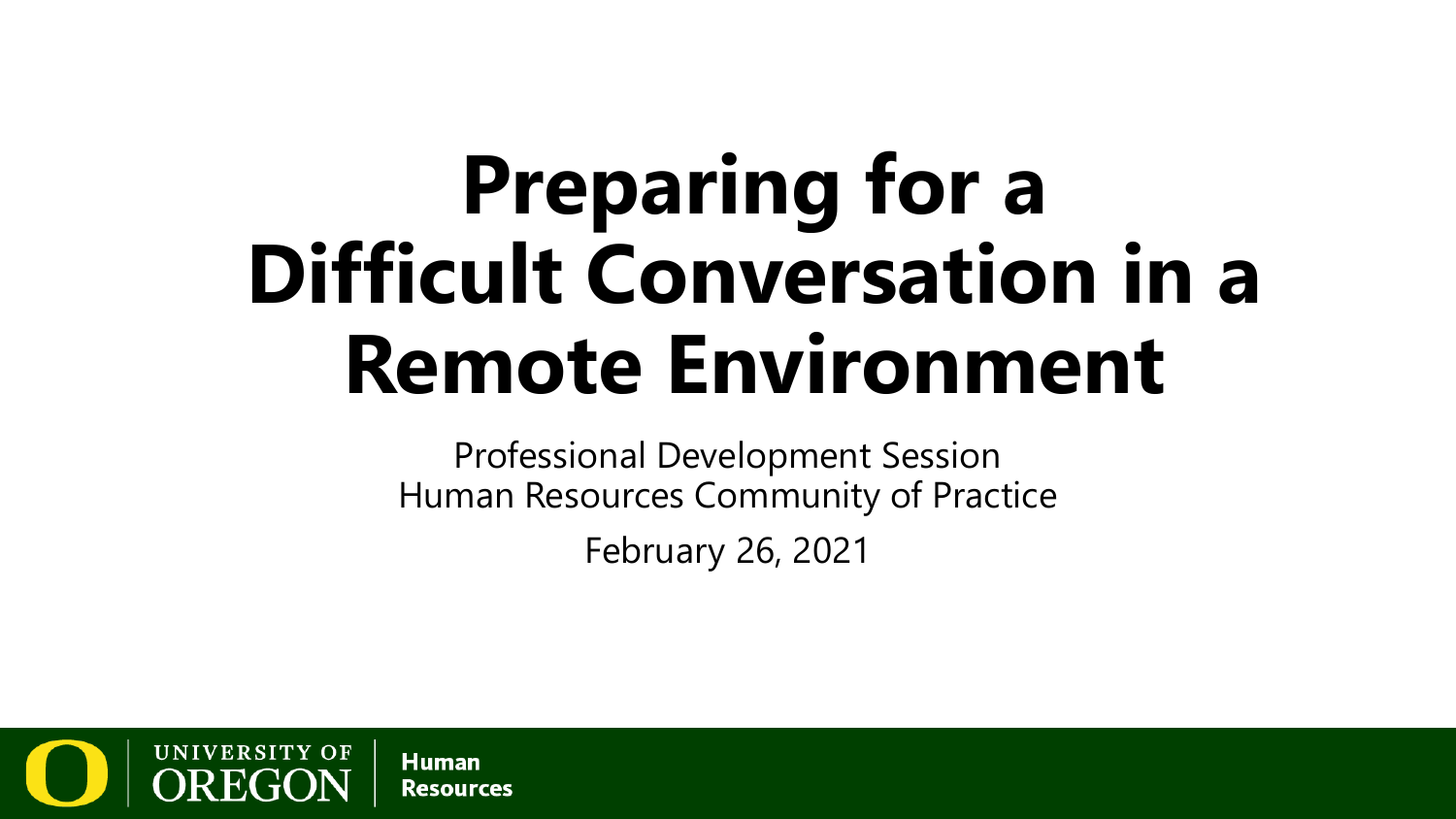# **HRCP Subcommittee Members**

Melissa Bowers, Business Manager, English Department Dan Currier, Inter. Special Projects Strategic Partner, Employee and Labor Relations Cory Farragher-Gnadt, Classification and Compensation Analyst<br>Peter Fehrs, Associate Director, Employee and Labor Relations Tiffany Lundy, Learning and Development Manager Patrick Moore, Associate Director, FASS Human Resources and Payroll Danielle Parmenter, Executive Assistant, Office of Research and Innovation

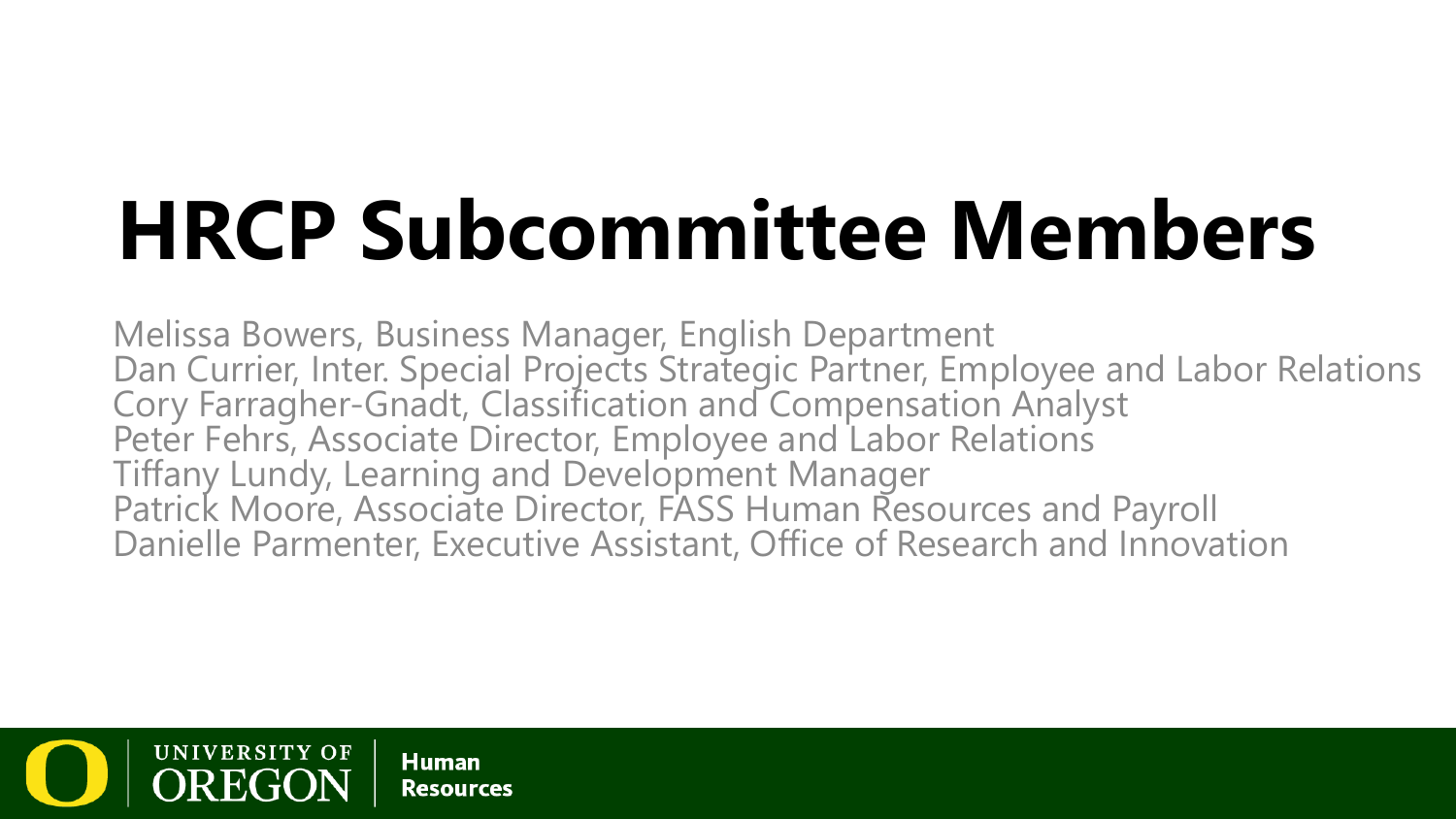#### **Why Do We Tend to Avoid Difficult Conversations?**

- **WE THINK**: It will increase rather than solve the problem.
- **WE BELIEVE**: We don't have the skills to do it well.
- **WE SECOND GUESS OURSELVES**: No one ever identified this as a problem before, so maybe I'm being too [careful/sensitive/serious].

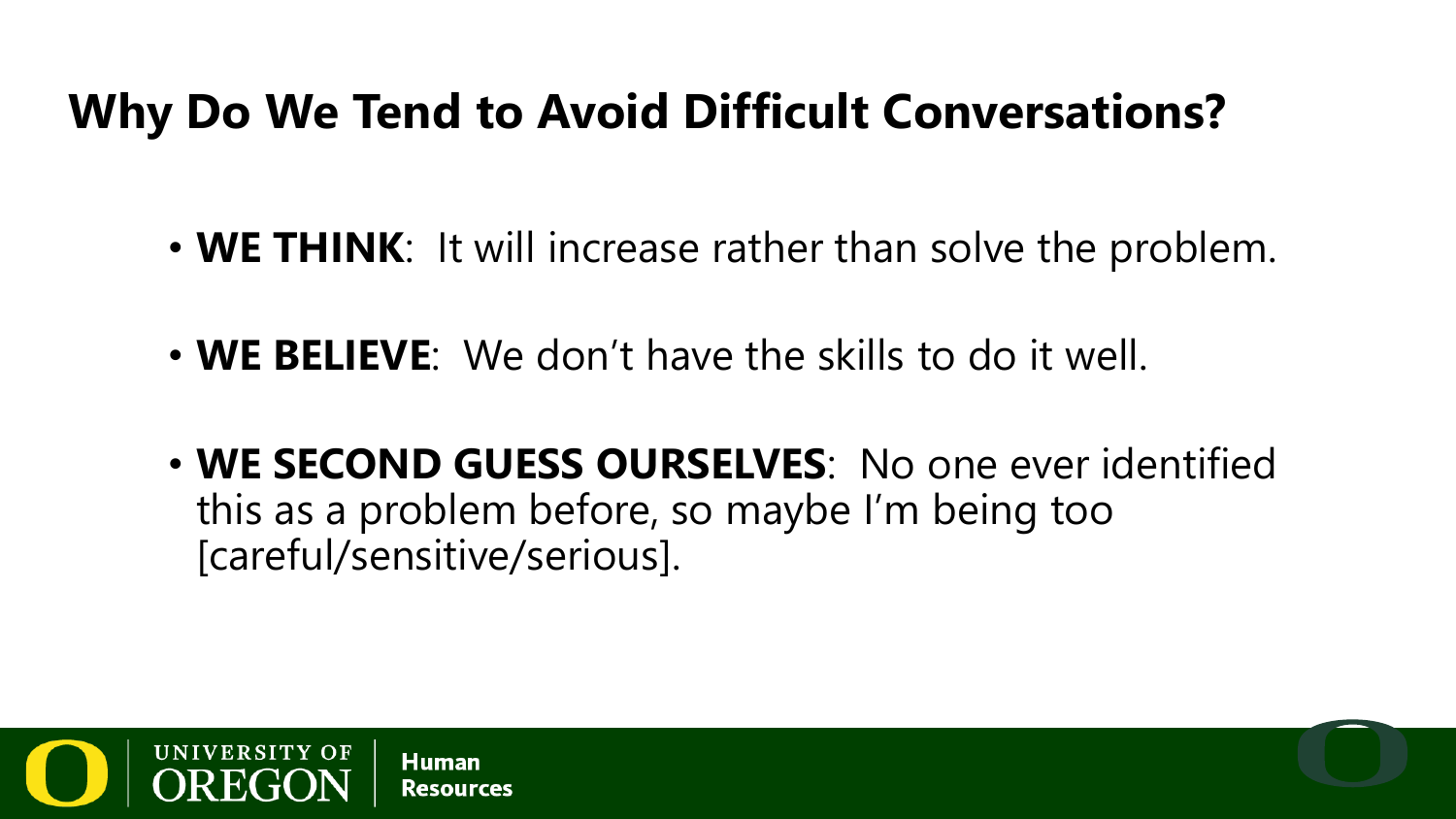### **Overview of the Session**

- Review current practices in preparing for difficult conversations in a remote setting
- Share and discuss best practices for preparing for difficult conversations
- UO Employee group considerations
- Discuss why it's important to have difficult conversations

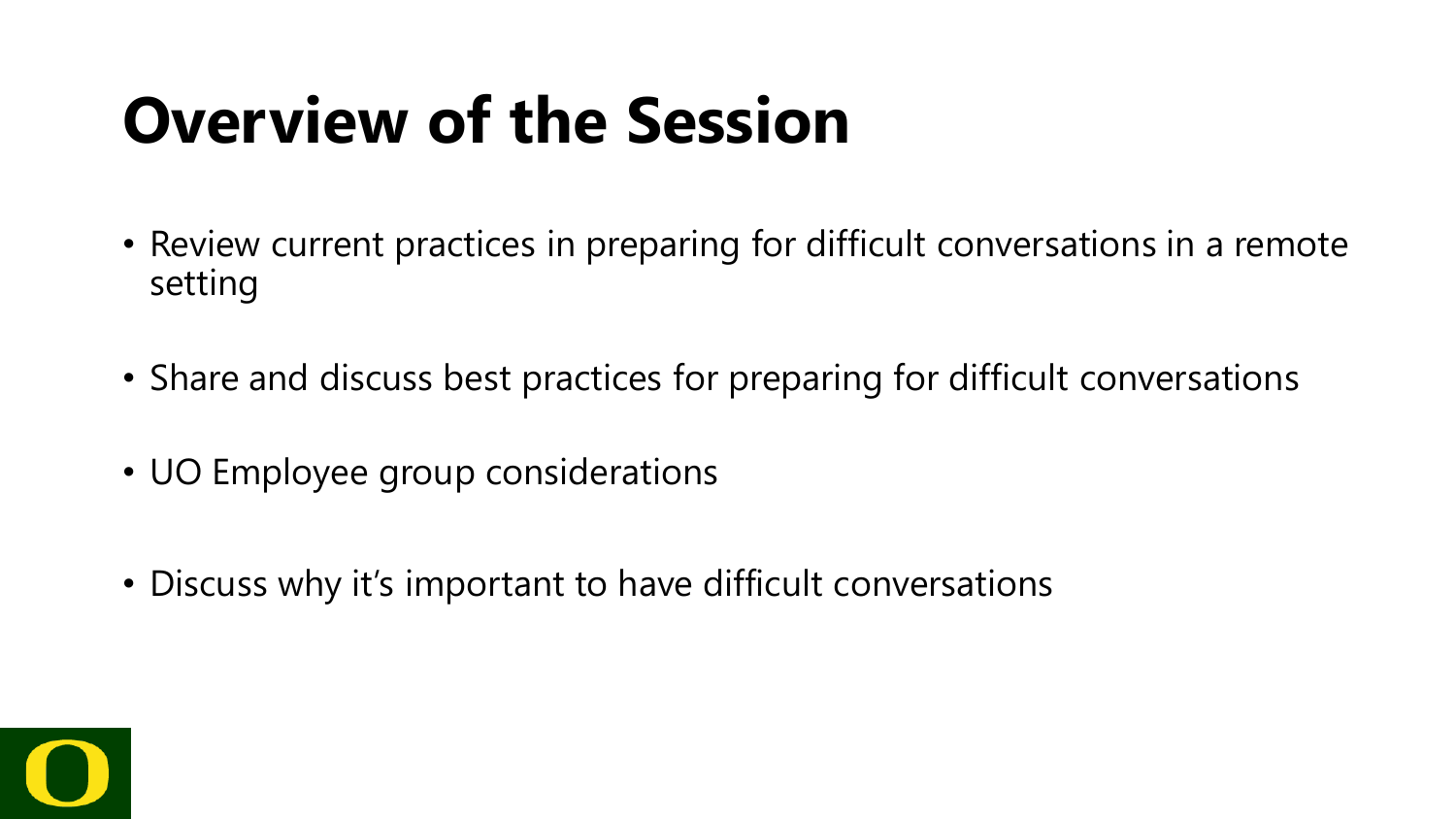# **Break-Out Rooms (7 minutes)**

- In your break-out rooms discuss your current practices for preparing for a difficult conversation in a remote environment.
	- A link has been shared in the chat for you to record your group's practices and ideas. Please record your information under your breakout room number.

[https://uoregon-my.sharepoint.com/:w:/g/personal/mirabile\\_uoregon\\_edu/EQrl3ju0tRRAoasHw9Vtcp4BxJDnL](https://uoregon-my.sharepoint.com/:w:/g/personal/mirabile_uoregon_edu/EQrl3ju0tRRAoasHw9Vtcp4BxJDnL-qwfkhKZGMpqJA5UQ?e=xYVv0P)qwfkhKZGMpqJA5UQ?e=xYVv0P

• If you are not the direct supervisor think about this from the lens of an HR partner supporting a supervisor.

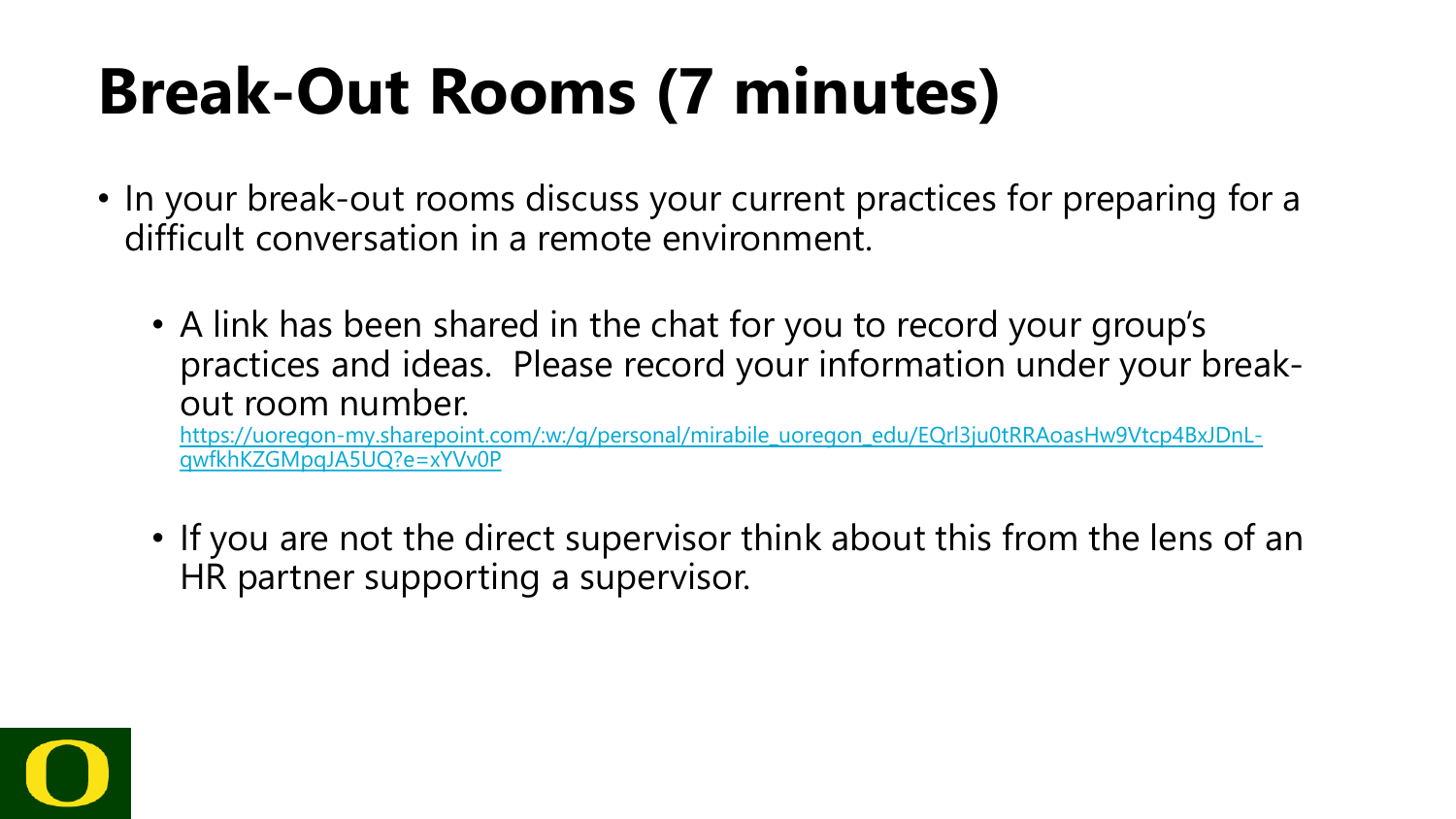# **Set-up and Safety**

- Timing
- Technology
- Communication



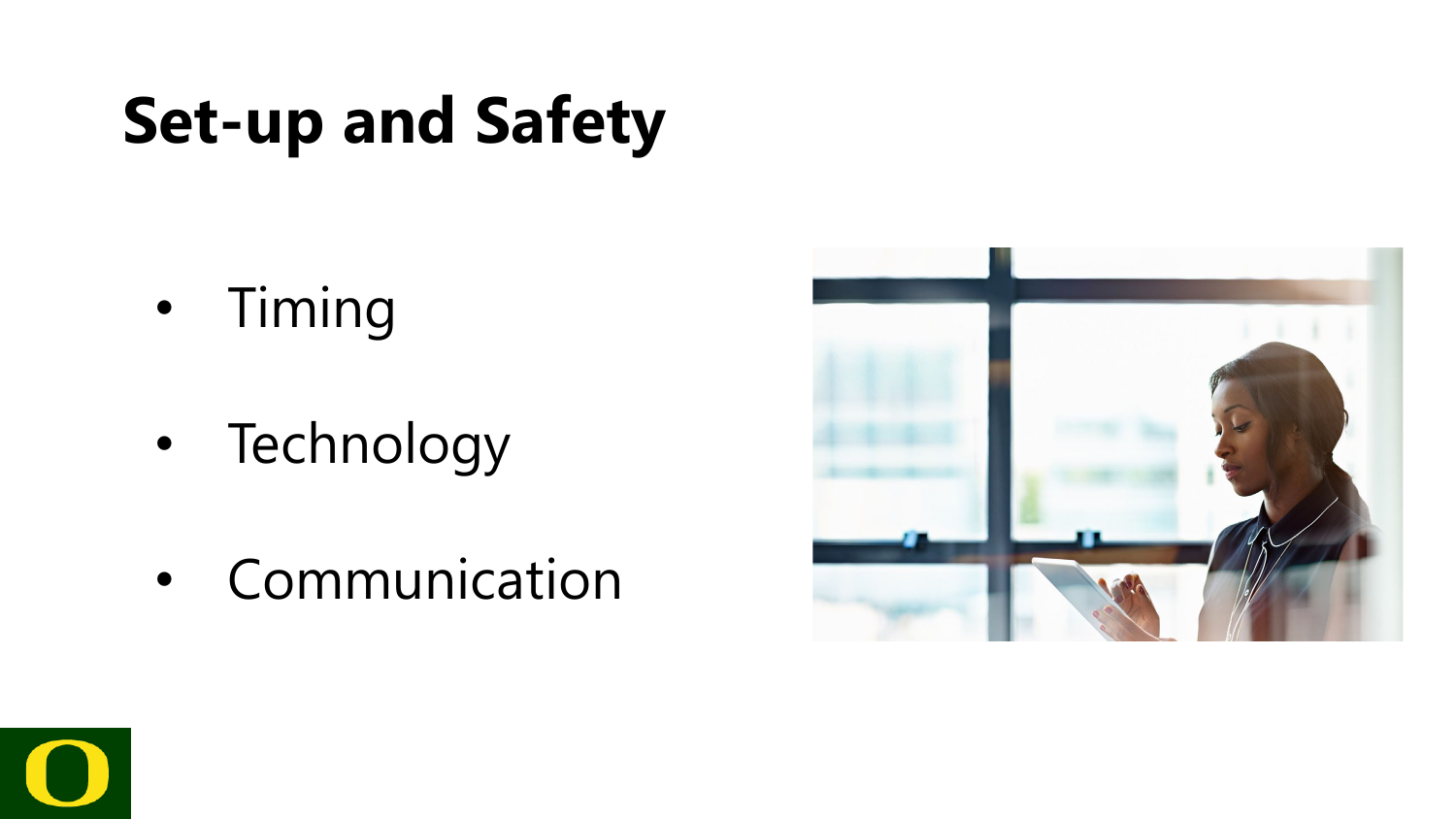# **Type of Conversation**

- Get your motives right with this conversation by asking yourself:
- "What do I really want for me, the other person, for the relationship, for other stakeholders?" (HBR Grenny)



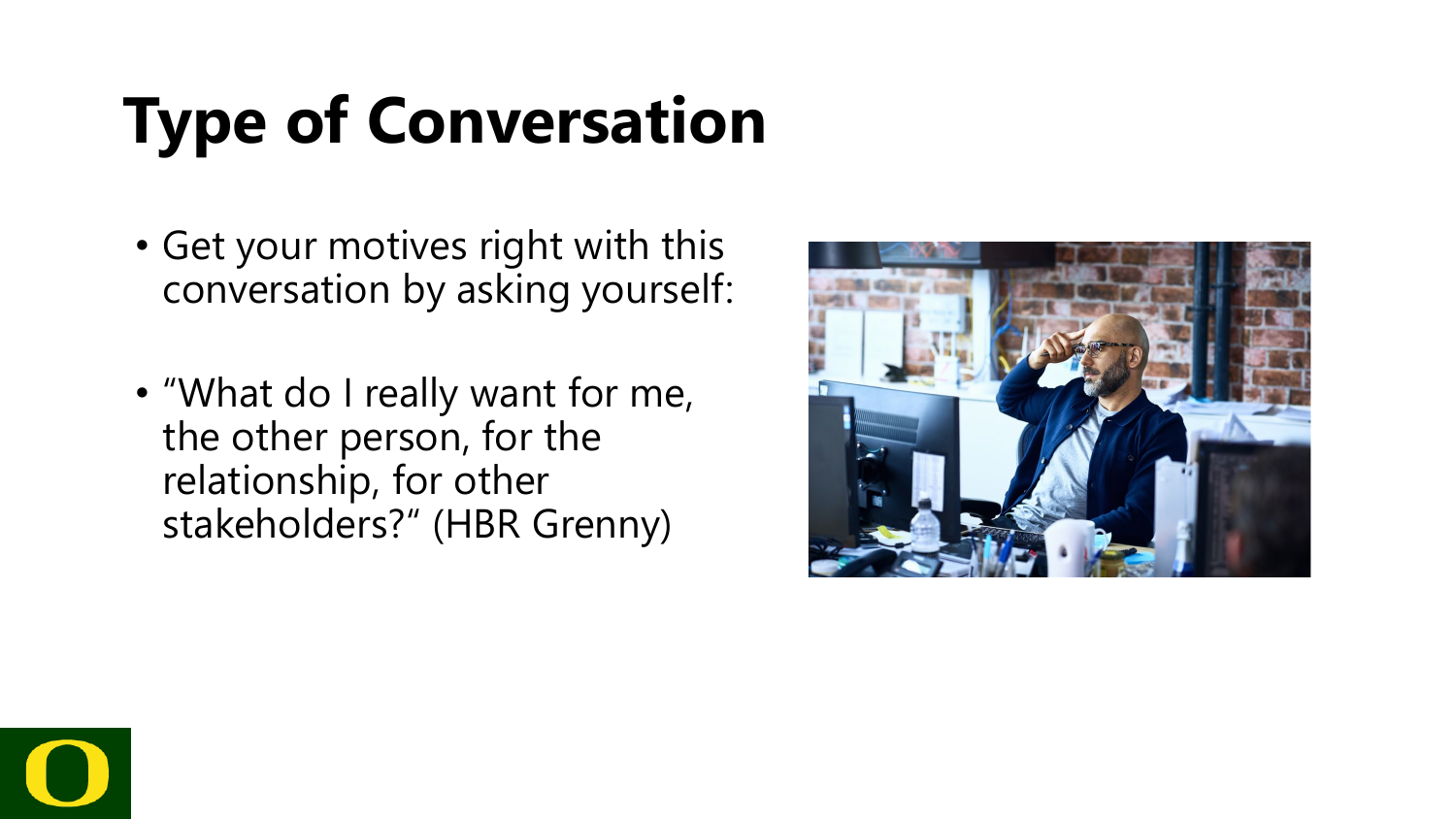# **Type of Conversation**

#### **CPR:**

**C**ontent: A single incident **Pattern:** A recurrence of the same issue over time **R**elationship: A negative impact on working relationships (Trust, Respect, Competence)

Be clear about what level you are addressing before starting a performance management conversation.

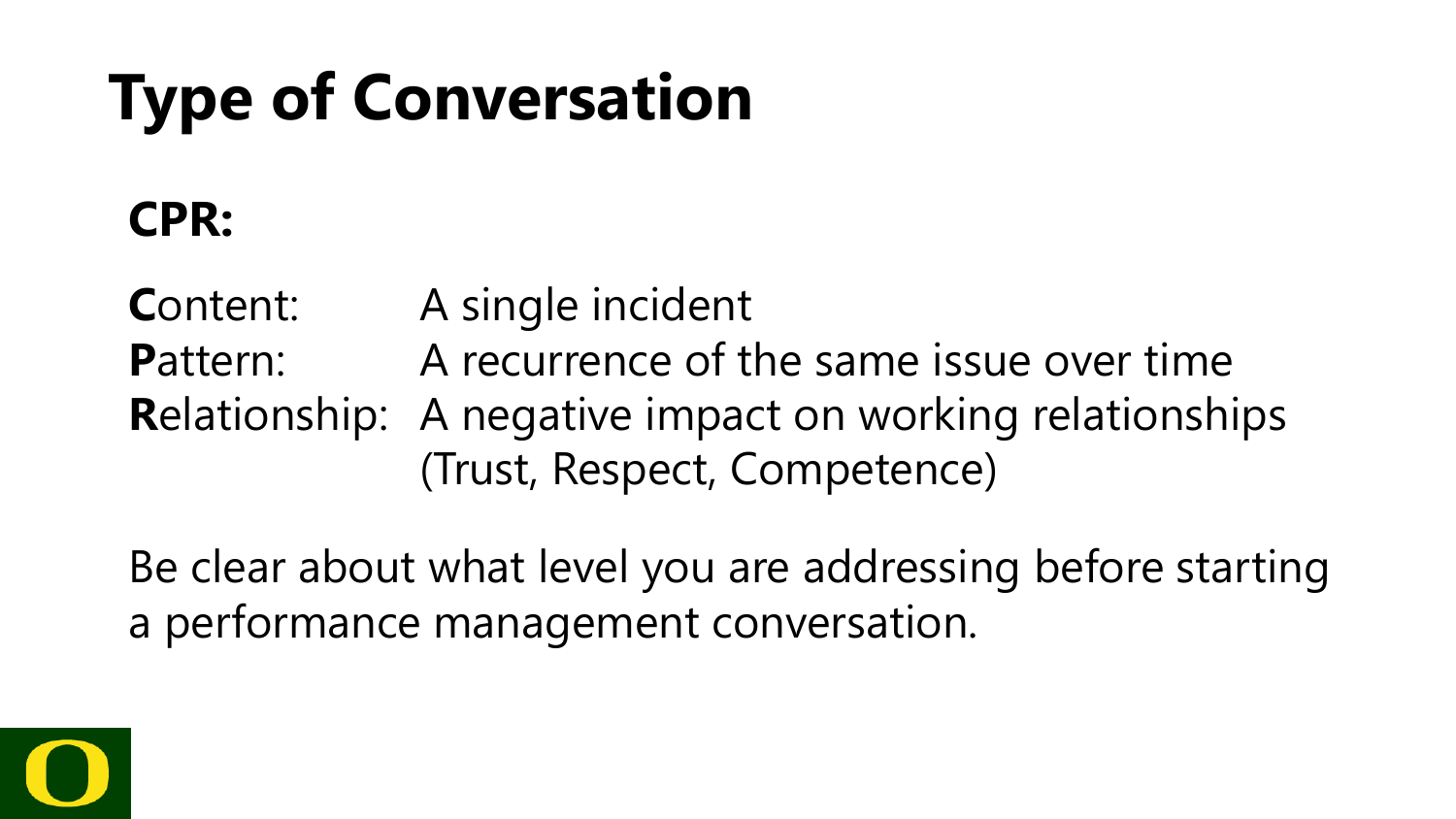### **Break-Out Rooms (5 minutes)**

• In your break-out rooms discuss your experience with getting your motives right for a difficult conversation.

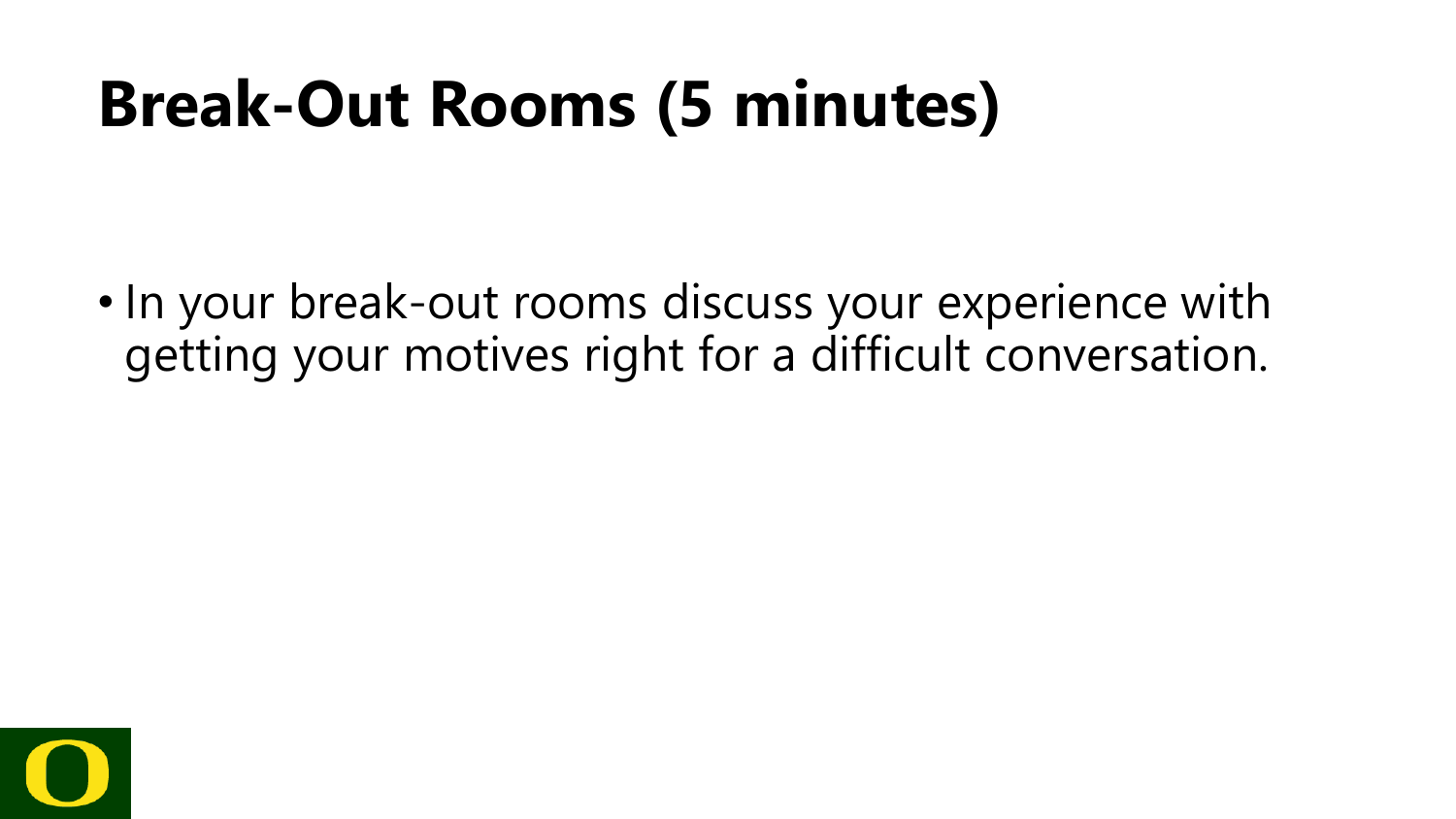# **Preparing for a Difficult Conversation**

- What is your role in the conversation?
- Gather the facts
- Create an agenda or talking points to share the facts
- Share your conclusion and state expectations clearly

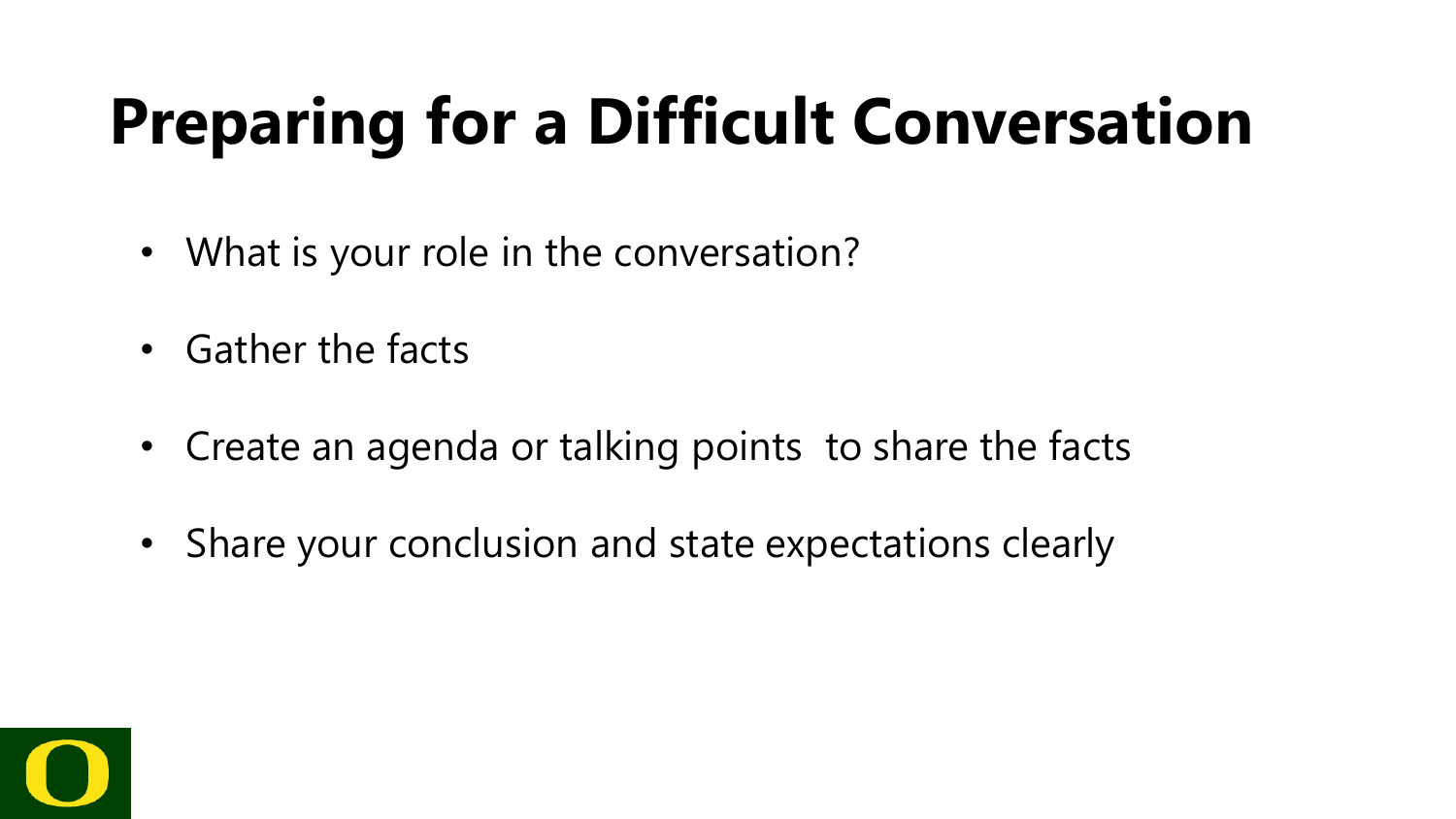# **Preparing for a Difficult Conversation**

- Ask yourself what else you may be missing or what resources you might need.
- Be curious about any facts shared during the conversation and ask questions

*What are your thoughts about that feedback? What has your experience been related to XXX? What is your perspective?*

• Practice to be comfortable

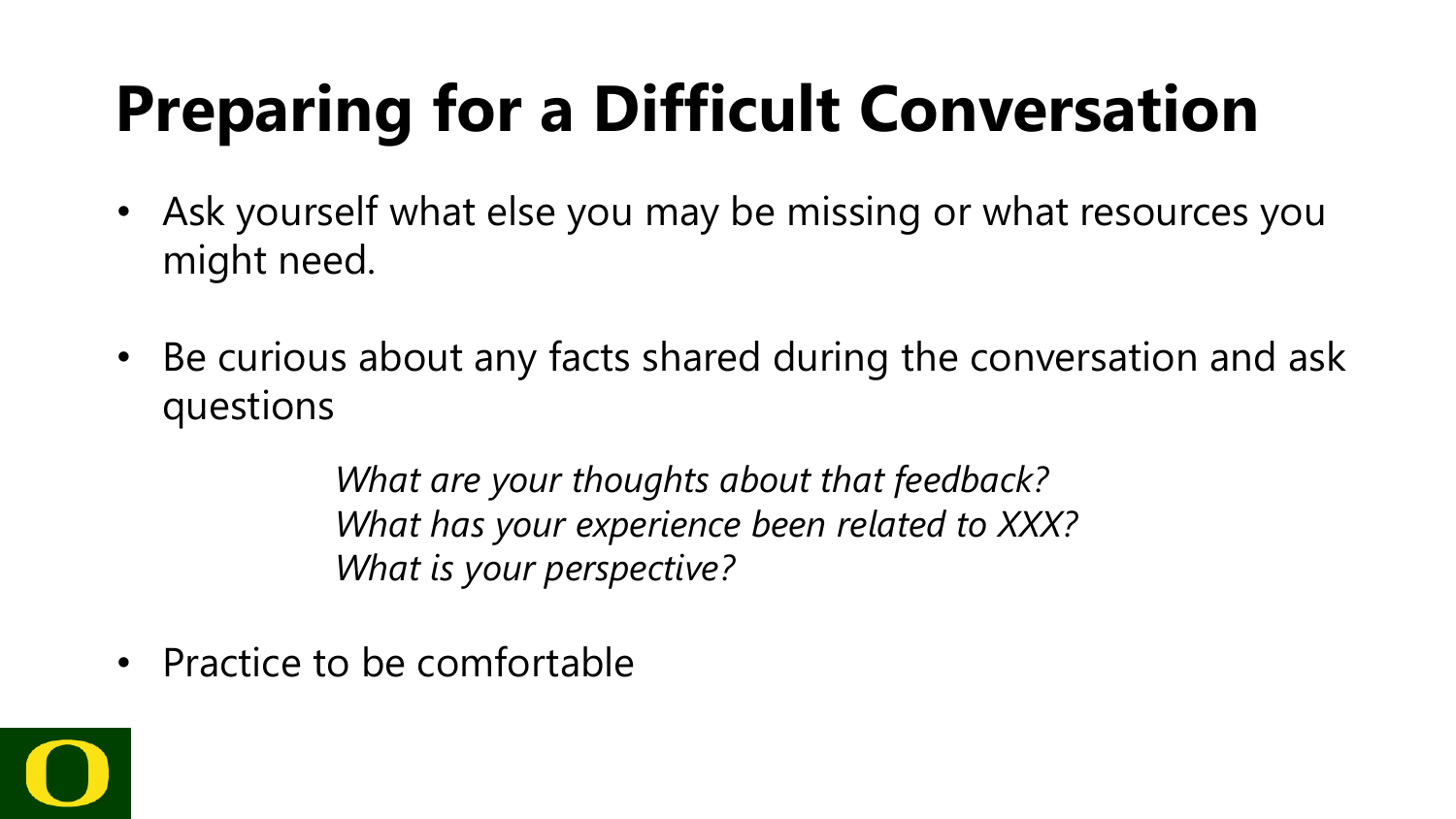#### **Ask questions to dig deeper and create true dialogue**

- *Can you help me to understand?*
- *Can you share an example?*
- *What was the impact?*

#### **Clarifying what you've heard:**

- *To make sure I am understanding you correctly…*
- *What I believe I heard you say is…*
- *Did I get that right?*

#### **Refocusing the Conversation:**

- *It seems like we're starting to talk about different things.*
- *I am noticing that … (e.g. you're sharing less, we've stopped asking each other questions).*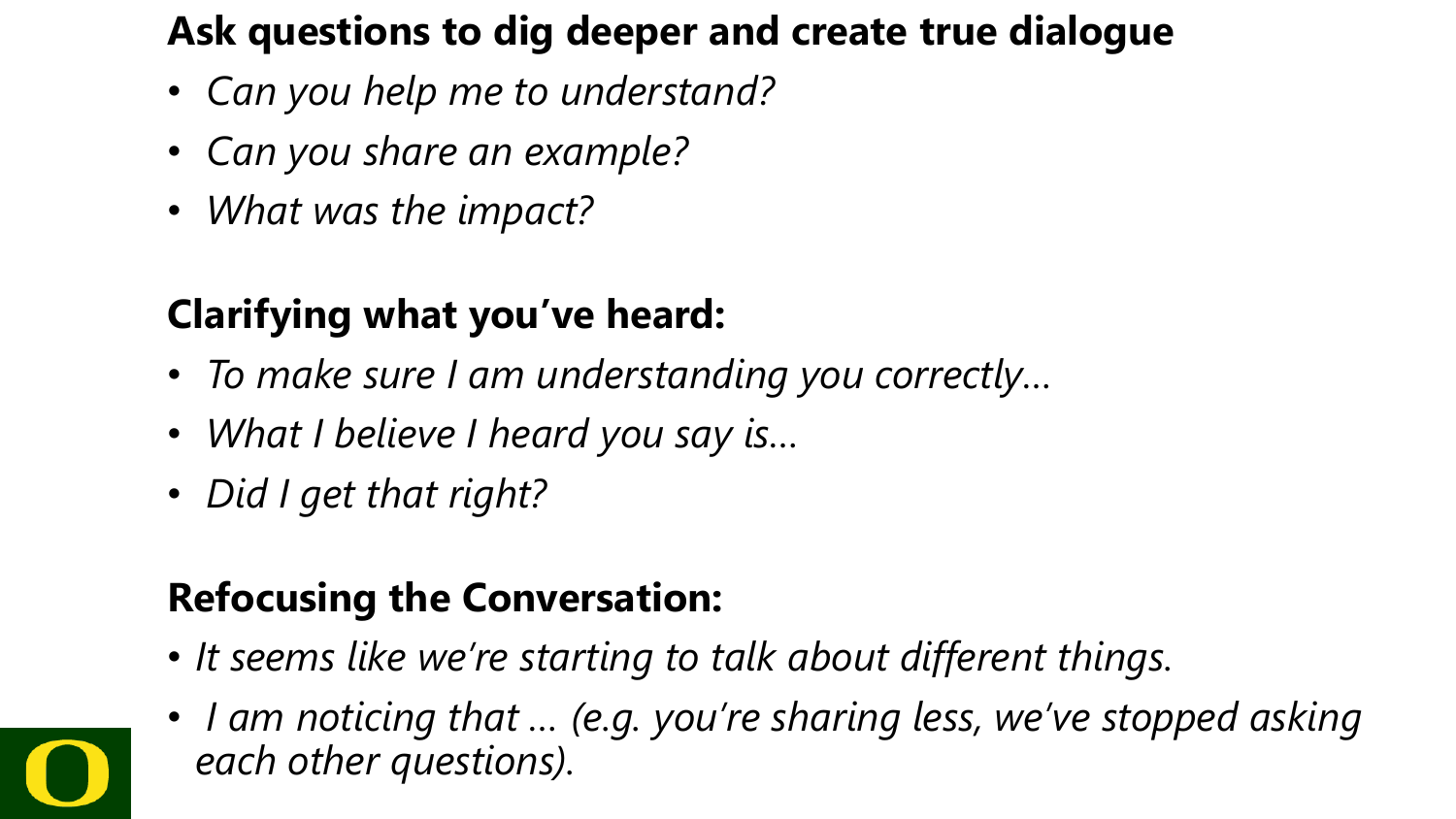# **Responding to Different Reactions**

How will you refocus the conversation if it takes an unexpected turn?

- Do emphasize your intention to be helpful
- Don't criticize reactions or intentionally escalate the situation
- Resolve to be calm, straightforward, and clear about what you expect from employees
- Pause the conversation if necessary

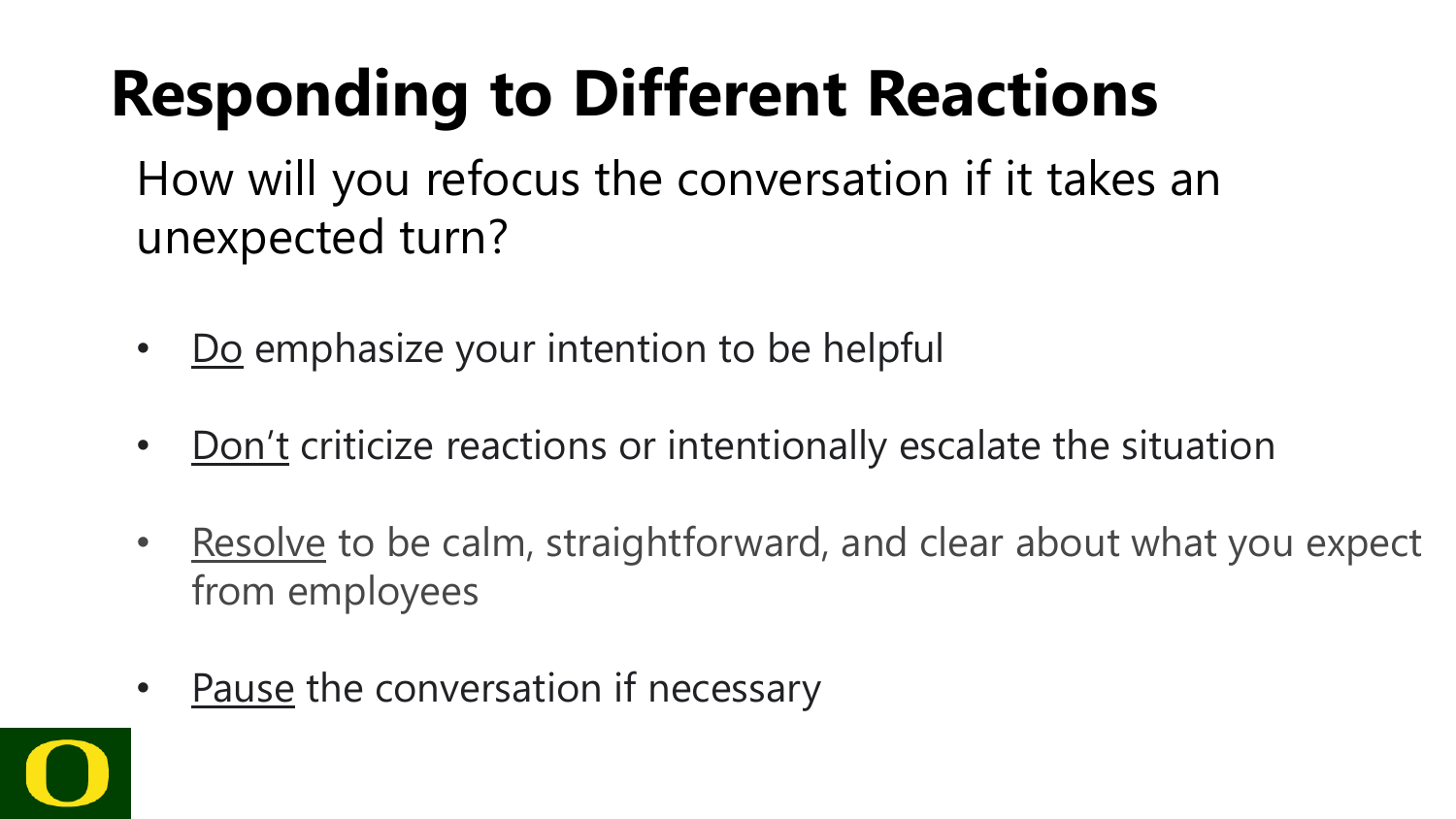# **UO Employee Rights**

- We work in a unionized environment and our employees have certain rights
- If you believe discipline is possible (based on what was reported) contact Employee and Labor Relations (ELR)
- Until you hear from ELR
	- o DO: clarify expectations even if you don't know exactly what happened.
	- o DON'T: ask them about the situation, it could interfere with an investigation.

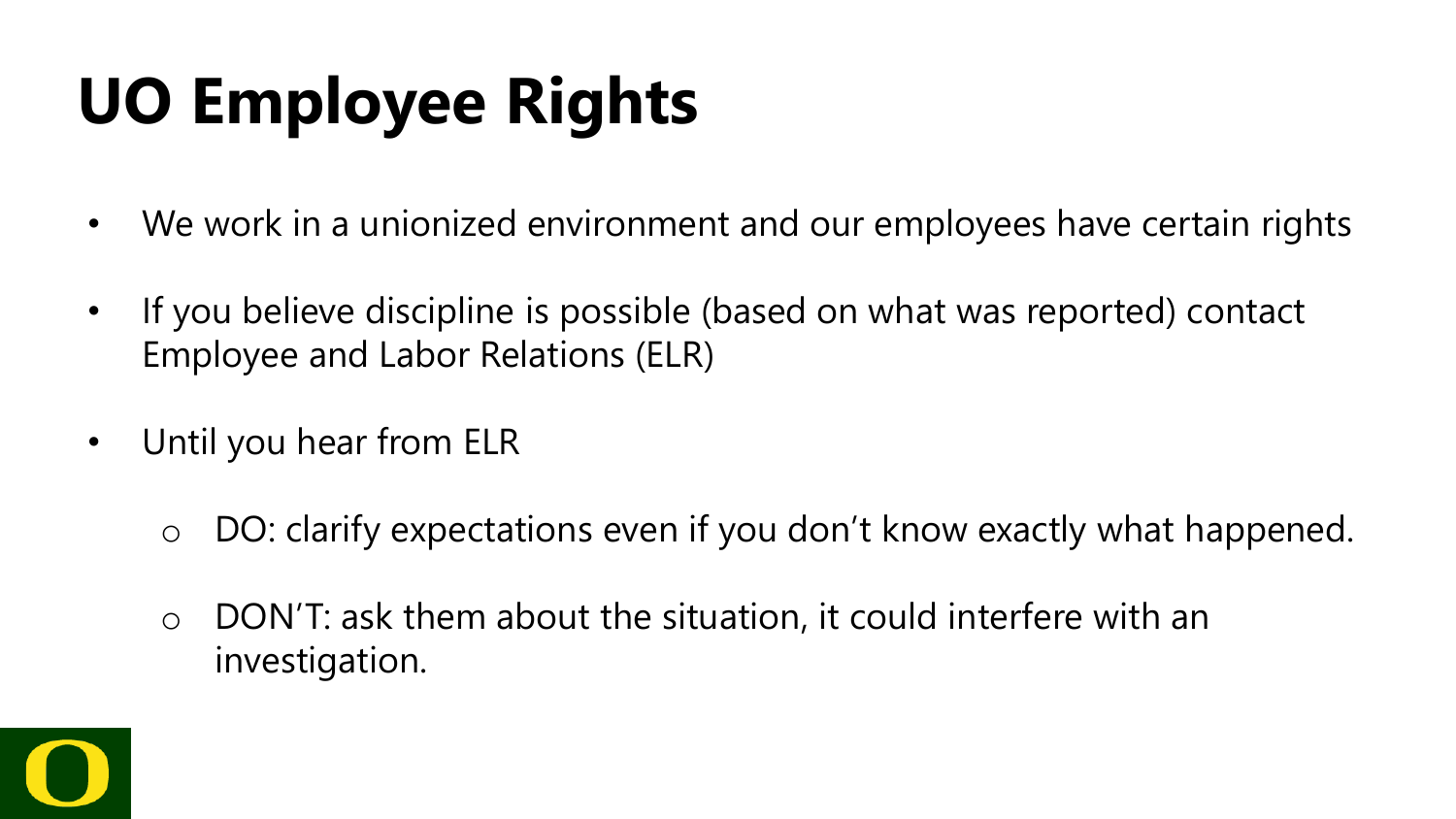Please share in the chat other considerations for a difficult conversation that we didn't address today.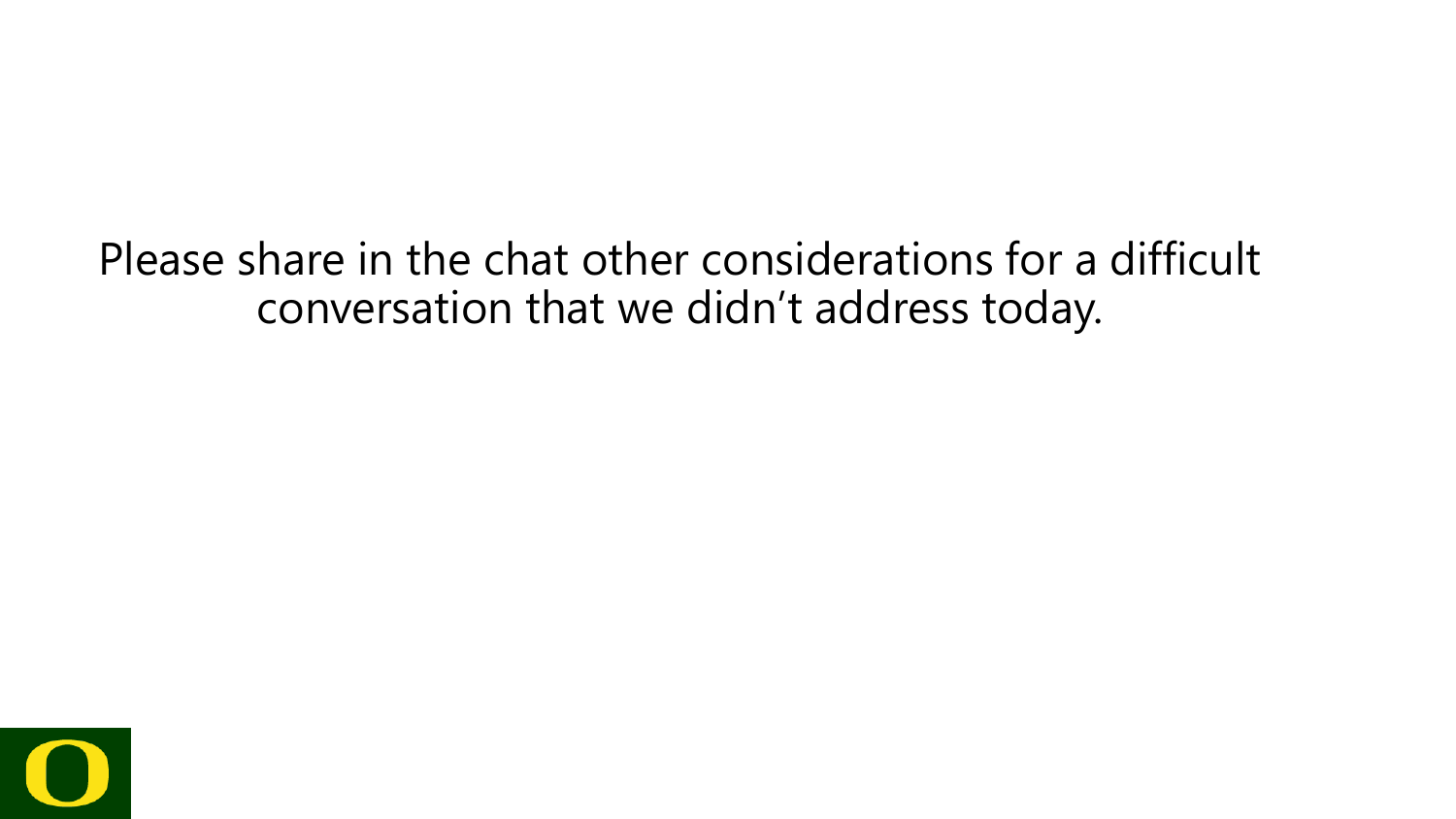# **Final Thoughts**

Having a Difficult Conversation

- If done right, can be a GIFT.
- Can be easier if you prepare.

*"Has less to do with how you use your mouth, and much more to do with what you do before you open it".* [4 Things to Do Before a Tough Conversation](https://hbr.org/2019/01/4-things-to-do-before-a-tough-conversation?ab=at_articlepage_recommendedarticles_bottom1x1) **–Harvard Business Review, Grenny**

• Predicts the level of your influence, the health of your team, the consistency of innovation and strength of customer relationships.

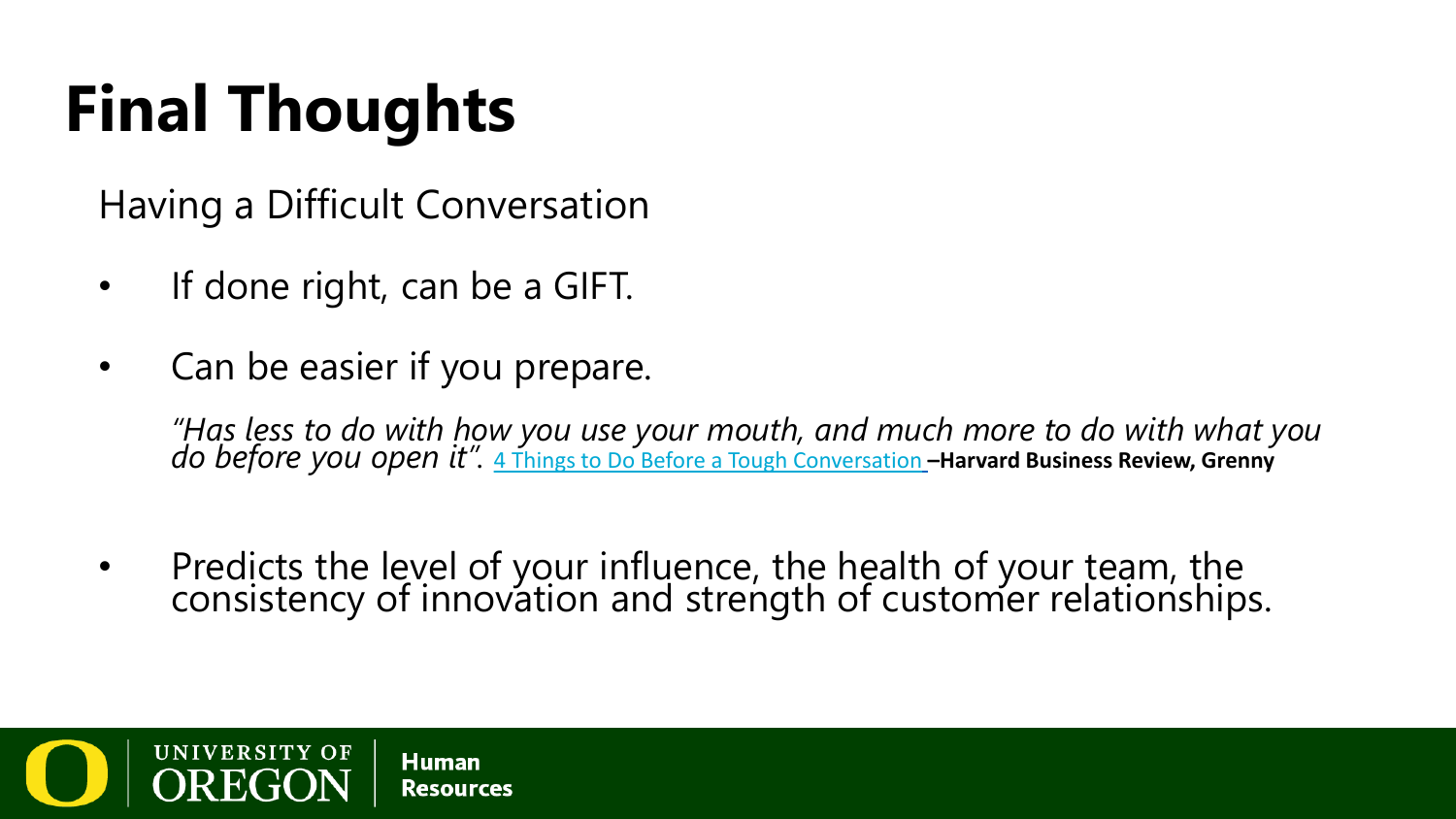# **Campus Resources**

- [Office of the Ombuds](https://ombuds.uoregon.edu/)
- [Employee and Labor Relations](https://hr.uoregon.edu/er)
- [Office of Investigations and Civil Rights Compliance](https://investigations.uoregon.edu/)

#### LinkedIn Learning Trainings

- [Strategies for Difficult Conversations](https://www.linkedin.com/learning/mixtape-highlights-from-linkedin-learning-courses?u=68269554)
- [Virtual Performance Reviews and Feedback](https://www.linkedin.com/learning/virtual-performance-reviews-and-feedback/effective-virtual-performance-reviews-and-feedback?u=68269554)
- [Navigating awkward work situations](https://www.linkedin.com/learning-login/share?account=68269554&forceAccount=false&redirect=https%3A%2F%2Fwww%2Elinkedin%2Ecom%2Flearning%2Fnavigating-awkward-situations-at-work&shareId=9aee660a-a7c8-4e65-b4c2-a87ed59e7425)
- [Having Difficult Conversations: A Guide for Managers](https://www.linkedin.com/learning-login/share?account=68269554&forceAccount=false&redirect=https%3A%2F%2Fwww%2Elinkedin%2Ecom%2Flearning%2Fhaving-difficult-conversations-a-guide-for-managers&shareId=e4a54541-9e36-4bad-8adc-05e0b2c7adc3)

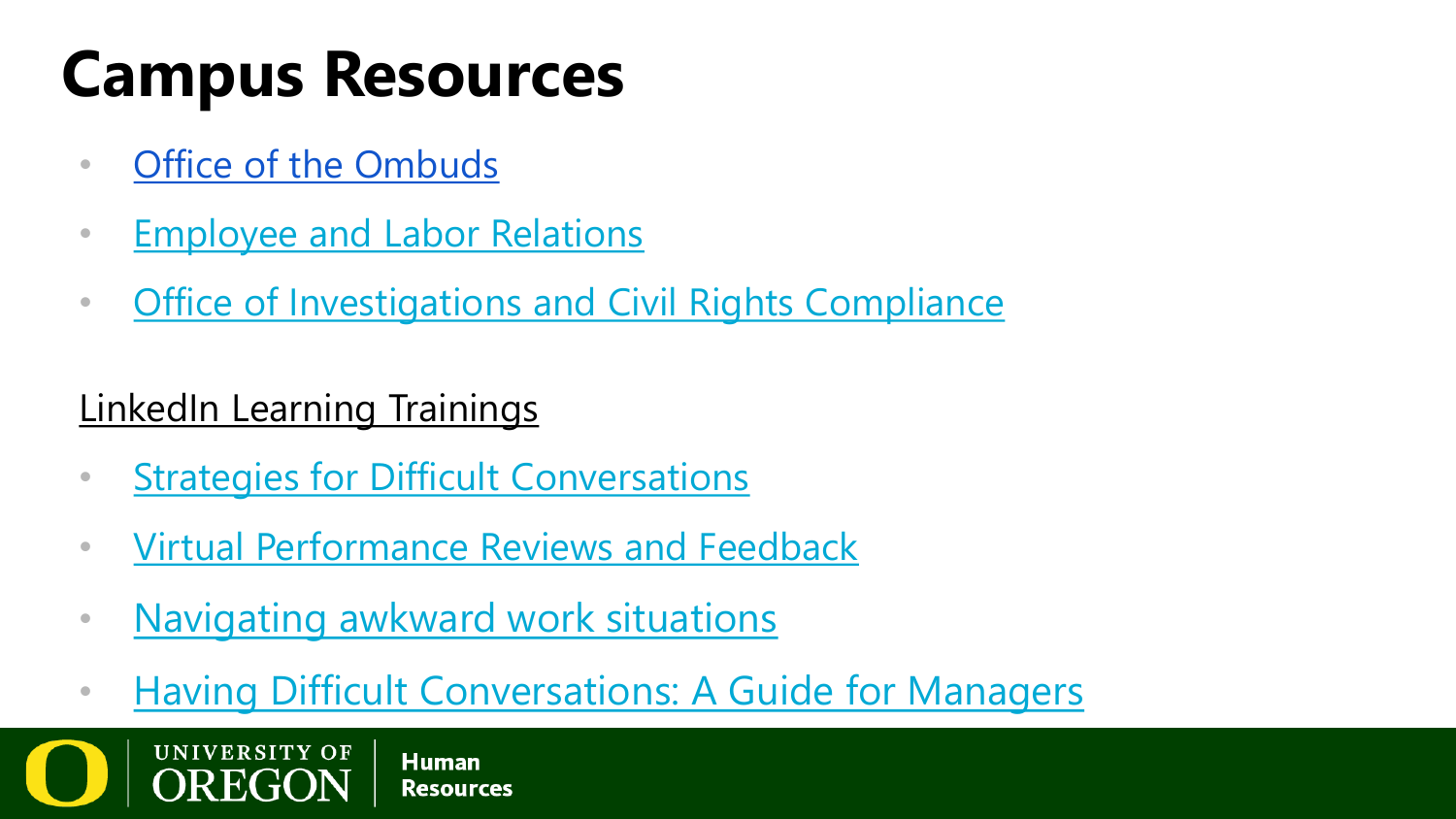# **Reference Materials**

- Supporting a Respectful Work Environment presentation, Employee and Labor Relations, University of Oregon
- [How to Have a Difficult Conversation with Remote Employees](https://remote-how.com/blog/how-to-have-difficult-conversations-with-remote-employees) Marek Grygier, May 2020, Remote-How Blog
- Performance Management presentation, Employee and Labor Relations, University of Oregon
- [How to Have a Difficult Conversation Virtually,](https://hbr.org/2019/07/how-to-have-difficult-conversations-virtually) Art Markman, July 2019, Harvard Business Review
- [4 Things to Do Before a Tough Conversation,](https://hbr.org/2019/01/4-things-to-do-before-a-tough-conversation?ab=at_articlepage_recommendedarticles_bottom1x1) Joseph Grenny, January 2019, Harvard Business Review